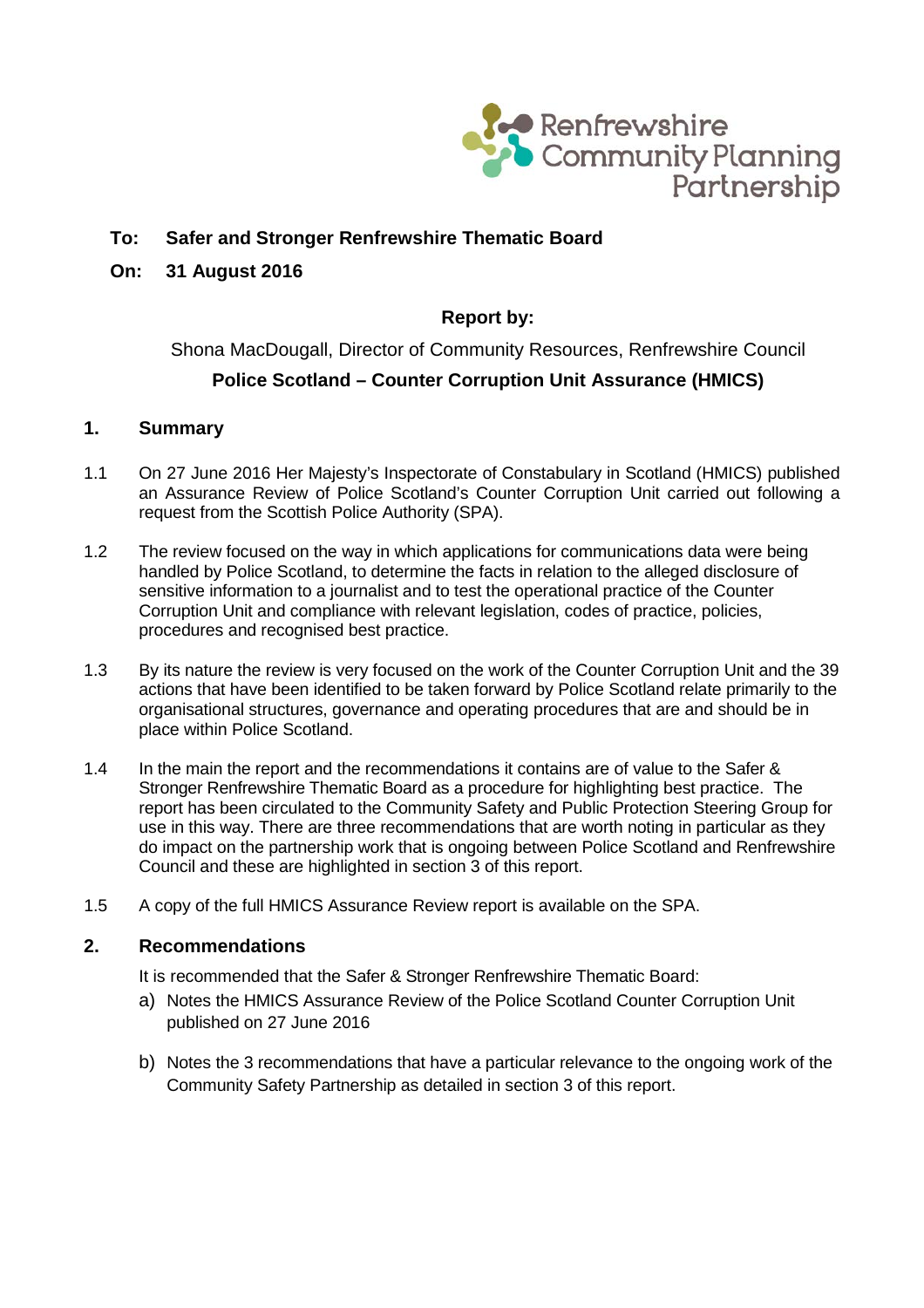# **3. Background**

- 3.1 The Assurance Review was conducted to assess the state, effectiveness and efficiency of Police Scotland's Counter Corruptions Unit (CCU).
- 3.2 The Police Scotland's Counter Corruption Unit was established in April 2013 as a gatekeeper acting:
	- as a single point of contact for "whistleblowing",
	- to carry out internal investigations into allegations of corruption, and
	- to investigate those from outwith the organisation looking to corrupt police officers.
- 3.3 The Assurance Review is split into two parts:
	- Part 1 Case Study relating to the disclosure of sensitive information to a journalist.
	- Part 2 Assurance Review of the Counter Corruption Unit.
- 3.4 By its nature the review is very focused on the work of the Counter Corruption Unit and the 39 actions that have been identified to be taken forward by Police Scotland relate primarily to the organisational structures, governance and operating procedures that are and should be in place within Police Scotland.
- 3.5 There are three recommendations that are worth noting:

## **Recommendation 33:**

*Police Scotland should ensure that the CCU prioritises its workload around the threat posed by serious organised crime groups.*

3.6 At any one time there are over 200 serious organised crime groups operating across Scotland. These groups pose a threat to the whole of the public sector as well as our communities and other businesses. Over the past year the Police Scotland Counter Corruption Unit has provided a significant level of support to the Council and its Integrity Group, including Internal Audit to raise awareness at a senior management level of the opportunities that serious organised crime groups seek to take advantage of and looking at policies and procedures that can be used to strengthen the organisation against the threat posed by serious organised crime. Any move to prioritise the work of the CCU on this type of activity is to be welcomed.

## **Recommendation 35**

*Police Scotland should consult with its public sector partners and refresh the remit of the CCU Public Sector Section*

3.7 In As noted above this is an important area of work and the work that has been undertaken in Renfrewshire with the support of the CCU Public Sector Section has been of great assistance in developing the Council's Integrity Model and in strengthening the Council against risks posed by corruption and insider threat. Should Police Scotland come forward with a consultation on the aims, objectives, outputs and outcomes of the CCU Public Sector